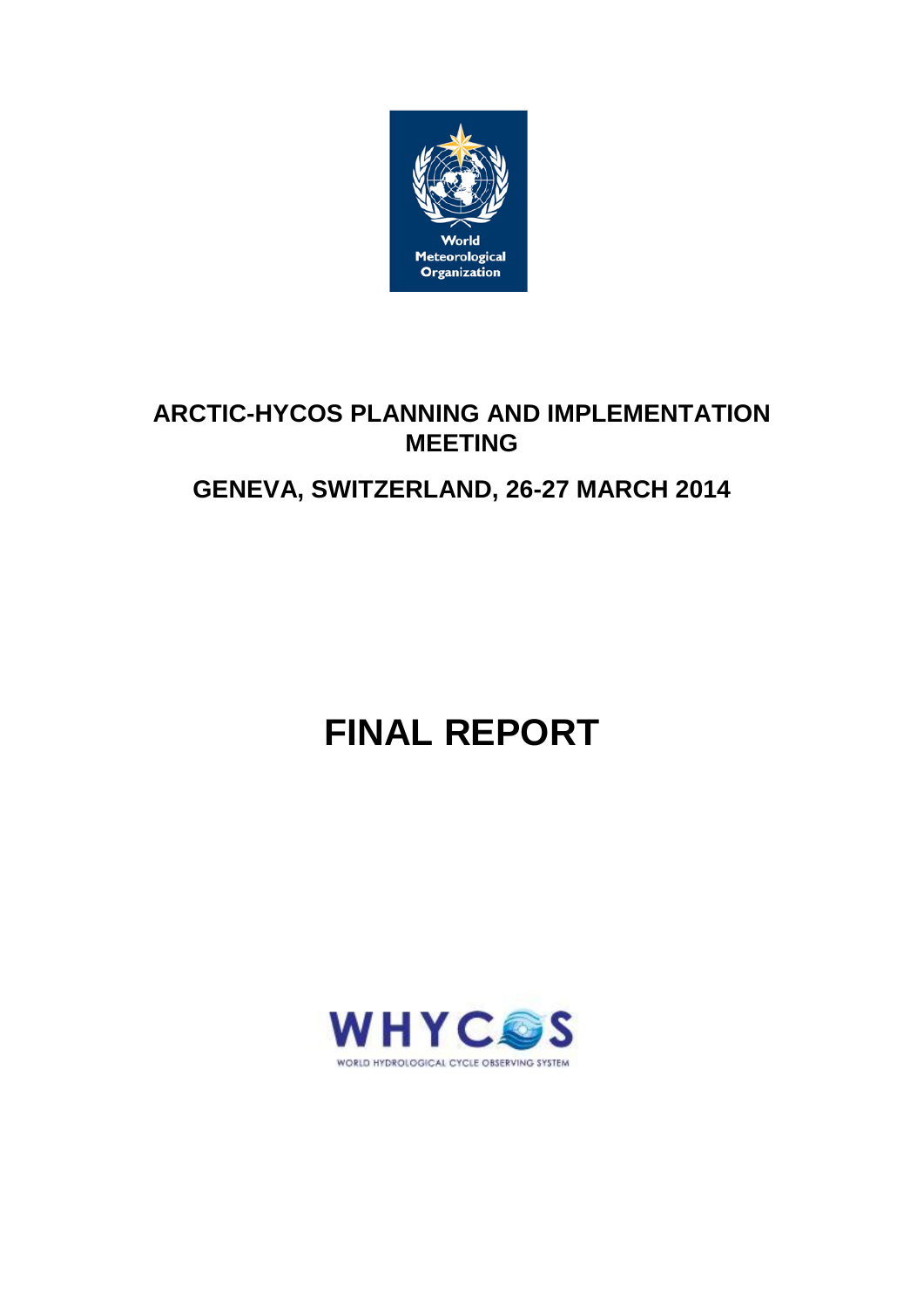# **TABLE OF CONTENTS**

| 1.  | <b>Introduction and Welcome</b>                                 | 3                       |
|-----|-----------------------------------------------------------------|-------------------------|
| 2.  | <b>Meeting objectives</b>                                       | 3                       |
| 3.  | <b>WHYCOS overview</b>                                          | 3                       |
| 4.  | Review & Approval of draft Arctic-HYCOS Implementation Plan     | 4                       |
| 5.  | <b>Global Runoff Data Centre</b>                                | 4                       |
| 6.  | Member countries status update on providing near real-time data | 5                       |
| 7.  | <b>WHOS (WMO Hydrological Observing System)</b>                 | $\overline{\mathbf{r}}$ |
| 8.  | Discussion on next steps for Arctic-HYCOS Implementation Plan   | $\overline{\mathbf{r}}$ |
| 9.  | <b>Summary and closing remarks</b>                              | 9                       |
| 10. | <b>ANNEX I-List of Participants</b>                             | 10                      |
| 11. | <b>ANNEX II - GRDC Arctic data holding</b>                      | 13                      |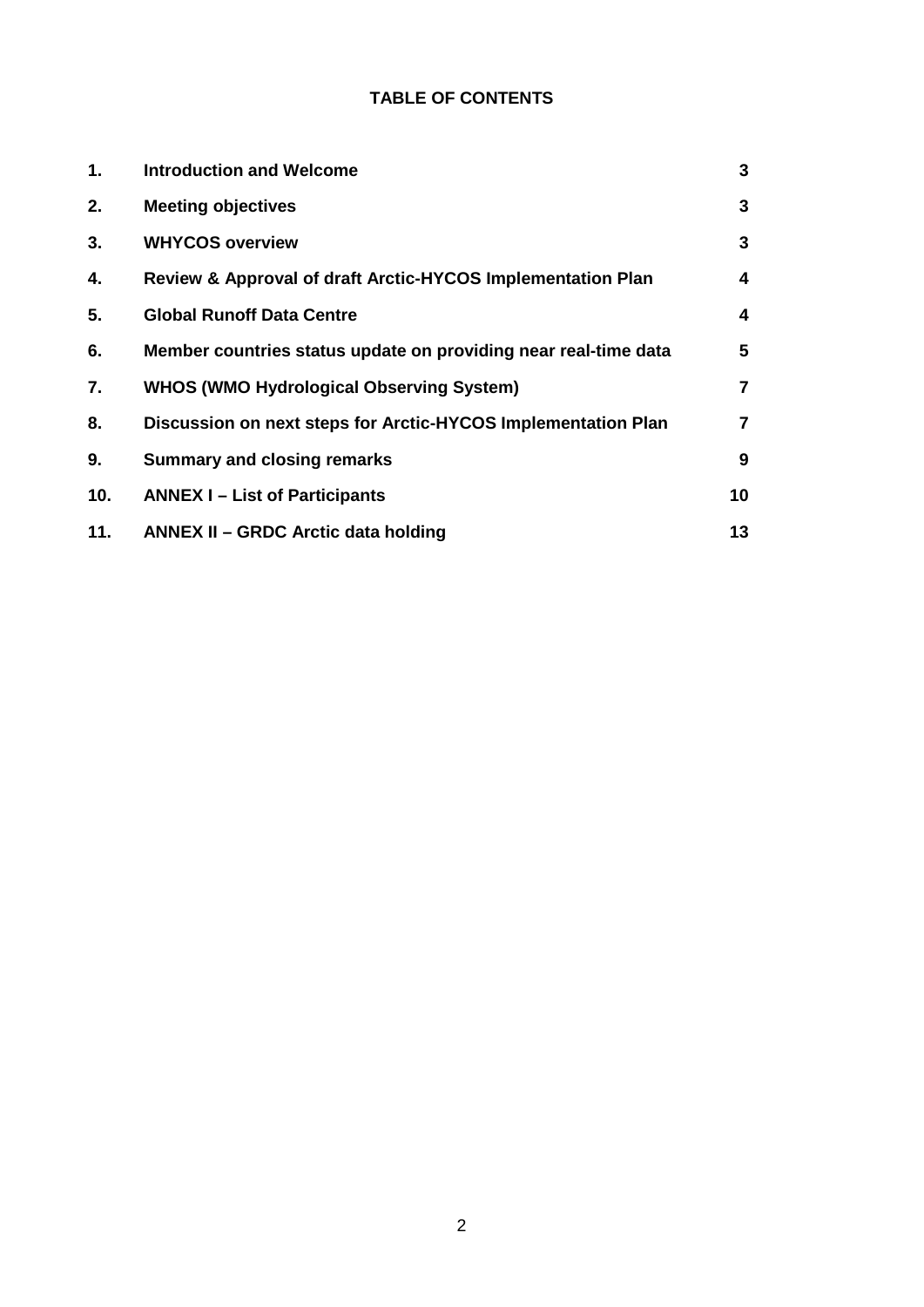# **Introduction and Welcome**

The Arctic-HYCOS planning and implementation meeting was held on 26 and 27 March 2014 in WMO Secretariat headquarters in Geneva (Switzerland). The list of participants is attached as Annex I

Mr B. Stewart, Director, Climate and Water Department, welcomed the participants on behalf of Mr M. Jarraud, WMO Secretary General. He recalled that the WHYCOS programme has been, since its inception 20 years ago, a quite successful undertaking, helping to improve hydrological data collection and management, especially in developing countries. The main challenge continues to be the long-term sustainability of project achievements, by promoting the use of collected data to produce user-oriented information. He underlined the uniqueness of Arctic-HYCOS in that it is the first HYCOS component being implemented by developed countries, which is perceived as being very positive for the long-term sustainability of the project.

Mr H. Lins, President of the WMO Commission for Hydrology (CHy), added his words of welcome and underlined that, considering the technical and scientific capabilities of participating NHSs, Arctic-HYCOS could well become a source of innovative practices and tools to be shared with other HYCOS components worldwide.

### **Meeting objectives**

Mr A. Pietroniro recalled the outcomes of the previous meeting held in Halifax, Canada, in 2012, wherein there was agreement on developing a science-driven project, focussed on monitoring, uncertainty assessment, a pan-arctic analysis system, and agreed upon the principles of data sharing. He then reviewed some recent progress with moving towards project implementation, where a document on it had been circulated two months earlier.

He also noted that a formal letter of agreement had been signed by all participating countries; and Canada had expressed its willingness to host the regional centre. He indicated that the next steps in the project implementation are:

- Establishing a web site with data
- Publishing a peer-reviewed article on freshwater fluxes into the Arctic Ocean
- Establishing a workable mechanism to provide monthly data to users
- Assessing the contribution and influence of the ungauged basins' flows to the Arctic **Ocean**

He also indicated some points to be further discussed, such as the inclusion of water quality data, use of satellite observations, and the start date at which systematic (historical) records should commence and be made available as part of the exercise.

# **WHYCOS overview**

Mr T. Abrate, from WMO Secretariat, provided a brief overview of the WHYCOS programme, the status of implementation of the various ongoing and planned HYCOS components, and the recommendations issued by the WHYCOS review carried out in 2012, which had been reviewed by WIAG and CHy. Particular emphasis was placed on the WMO oversight role, the need for formal commitment from participating countries to participate in the project and share their data and information in the spirit of WMO Resolutions 40 (Cg-XII) and 25 (Cg-XIII).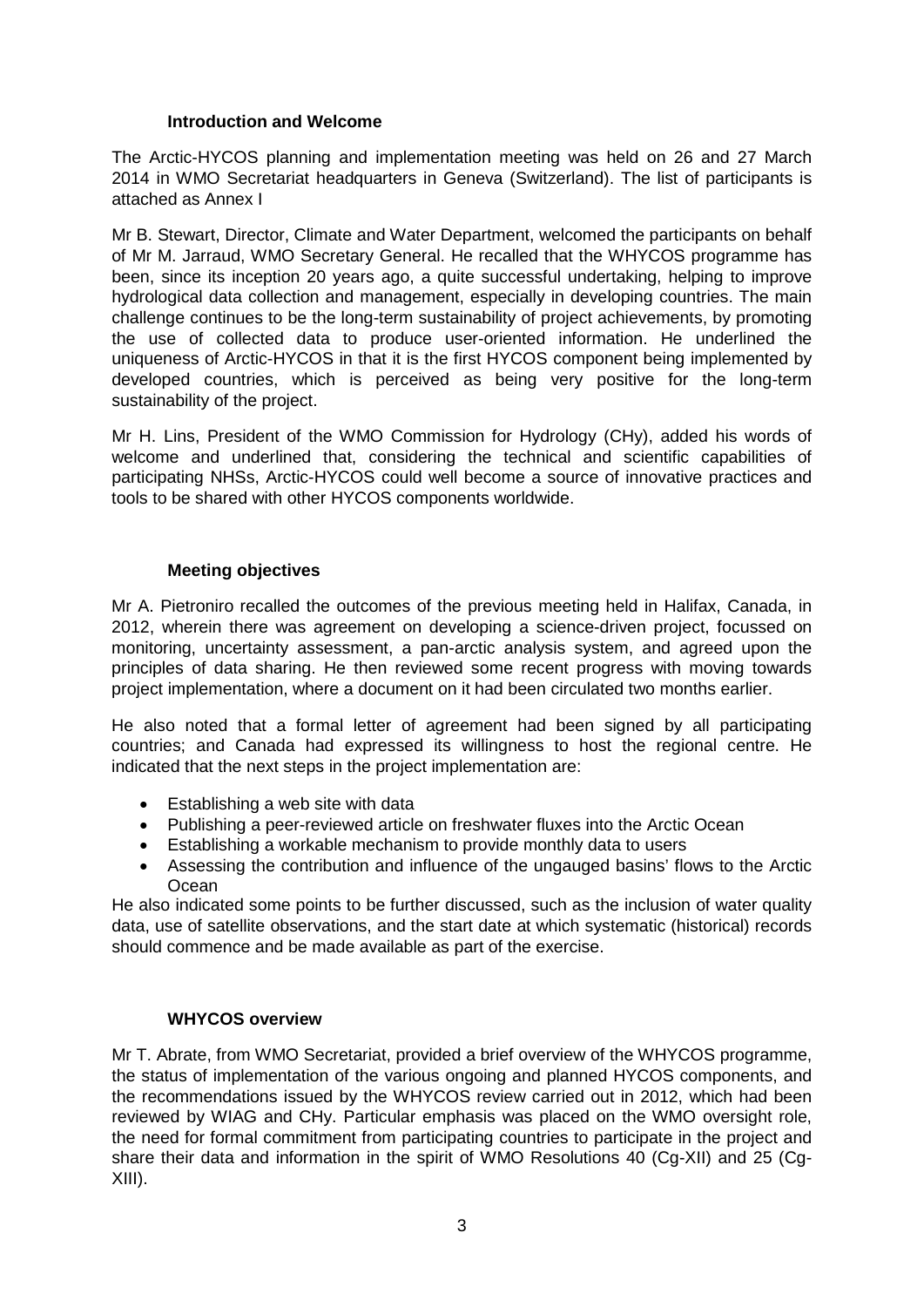# **Review and approval of draft Arctic-HYCOS Implementation Plan**

Mr P. Pilon, C/HFWMD, introduced to the participants the project document, reminding that purpose and objectives of the project had already been endorsed in previous meetings. Two types of station were identified: those suitable for monitoring freshwater fluxes to the Arctic Ocean (Sub-Network A) and those suitable for studying changes in the hydrological regime (Sub-network B). Daily data (especially discharge and temperature) from selected stations should be reported on a monthly basis in provisional form (with caveats on their quality when appropriate) and in quality-controlled/approved form as soon as they are available according to national practices. The need to share descriptions of the procedures adopted (e.g. under ice flow estimation) by each country in this regard was also underlined as being of importance. Various revisions to the draft project implementation plan were discussed and provided by meeting participants. The meeting also discussed and agreed on the composition of the Arctic-HYCOS Project Steering Committee (PSC). It was also mentioned that this meeting could be considered the first such meeting of the PSC. It was agreed that the suggested revisions would be incorporated in the draft plan and circulated to meeting participants for their review and approval.

# **Global Runoff Data Centre**

Mr U. Looser from the Global Runoff Data Centre (GRDC) gave a brief overview of the operations and data holdings of the GRDC. Currently quality controlled historical discharge data are available from about 9000 gauging stations covering 158 countries. The GRDC hosts no real-time data.

GRDC data policy is strongly linked to WMO Resolution 25 (Cg XIII-1999). GRDC accepts only written data requests for scientific and research purposes and requestors have to sign a user declaration stating that they agree to Resolution 25 principles, especially refraining from commercial use and redistribution to third parties.

The GRDC data holdings of the Arctic Runoff Database, a subset of the GRDC database were presented. Currently 2412 stations from 9 countries (Canada, Denmark, Finland, Iceland, Kazakhstan, Mongolia, Norway, Russian Federation, and United States of America) are included. Updates for a large number of stations have been received recently, and the GRDC is in the process of receiving them. Exceptions are for the stations in Kazakhstan and Mongolia, where no recent data have been made available (see Annex II).

GRDC also hosts Global Terrestrial Network for River Discharge (GTN-R). The arctic stations identified for the GTN-R are more or less in line with the selection criteria for the Arctic-HYCOS Sub-Network A. GRDC also hosts the Climate Sensitive Stations Network, proposed by the CHy and whose selection criteria match the proposed Arctic-HYCOS Sub-Network B.

The GRDC offered to host the historical (quality controlled) discharge data from all identified stations and make those data available to the scientific and research communities according to its established policy and practices.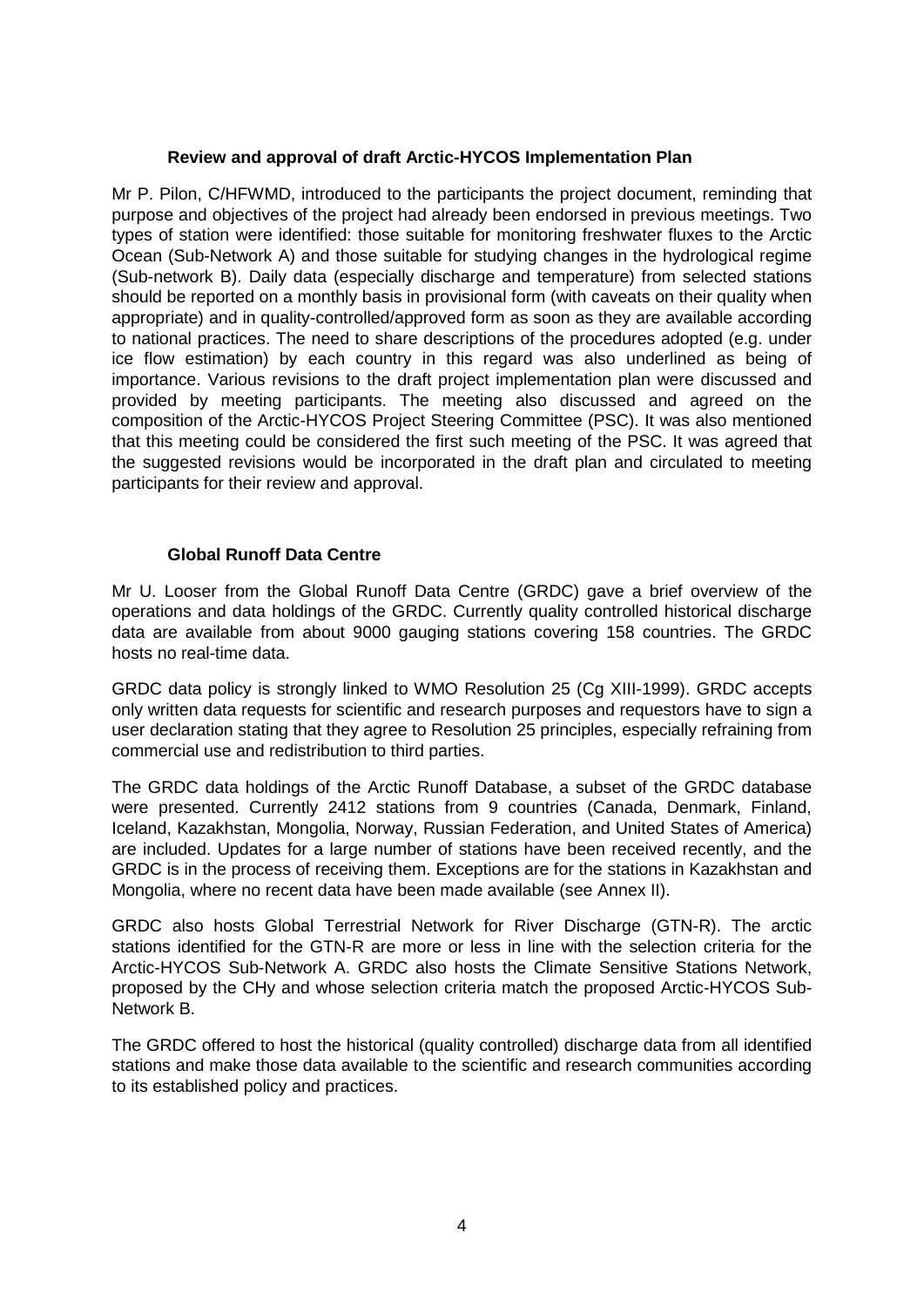#### **Member countries status update on providing near real-time data**

# *Canada*

Mr A. Pietroniro provided a presentation on the Water Survey of Canada (WSC), its governance structure, and its overall goals and objectives as a national hydrometric monitoring programme. Mr. Pietroniro discussed issues on cost-share agreements, transboundary waters, national administration of the programme through its partners, and the overall size and scope of the network. He mentioned the existing and beneficial closeworking relationship that exists between the WSC and the United States Geological Service (USGS); and the free and consistent flow of information between the United States of America and Canada on matters related to hydrometry, training and data production. He discussed his programme's involvement with international treaties and some of the obligations therein. He also pointed out some of the existing challenges concerning underice measurements, network density, rising costs, and logistical issues. He also reviewed some of the motivation for existing monitoring in the north and provided some background on the northern network. He mentioned the value of the HYCOS network in furthering the resolution of these issues collectively as a community of practice.

# *USA*

Mr J. Conaway's presentation focused on the general hydrology of Alaska and the role of the USGS stream gauging program. The U.S. Arctic is comprised of the northern portion of the Brooks Range, the Brooks Range foothills, and the Alaskan Arctic Coastal Plain. Snowmelt is the largest contributor to runoff in these areas contributing as much as 70 percent to the total runoff at the mouth of larger arctic rivers. Much of this runoff is concentrated in a period of two or less weeks during the spring breakup when discharge record is often estimated due to backwater effects of ice in the channel. The majority of freshwater inflow to the Arctic Ocean from Alaska is from rivers that are located south of the Arctic Circle. Freshwater discharge from south-central Alaska is transported via the Alaskan Coastal Current towards the Bering Sea making an unknown contribution to the Bering Strait Current that also collects discharge from the Kuskokwim and Yukon Rivers as it heads north. The freshwater flux from the Bering Strait to the Arctic Ocean averaged 2,500 cubic kilometres per year between 1990 and 2004. Seven stream gauges with a stable funding source were identified as important to the Arctic-HYCOS project. These stations are a mix of locations that are important for understanding freshwater flux to the Arctic Ocean as well characterizing arctic hydrology. Quality assured and quality controlled temperature records are collected at some of these gauge locations but were identified as a priority for all sites. Collection of these data will begin during open water in 2014.

# *Russian Federation*

Mr. V. Vuglinsky reported on the hydrological observation system for the Russian Federation describing its structure and main components. He noted that the hydrological network within the Russian territory had decreased up to 30 % during the last three decades, including the Arctic region. At present 236 river stations and 52 stations on the lakes in the Arctic region of Russia are operating. The system of hydrological data processing (i.e., the Water Cadastre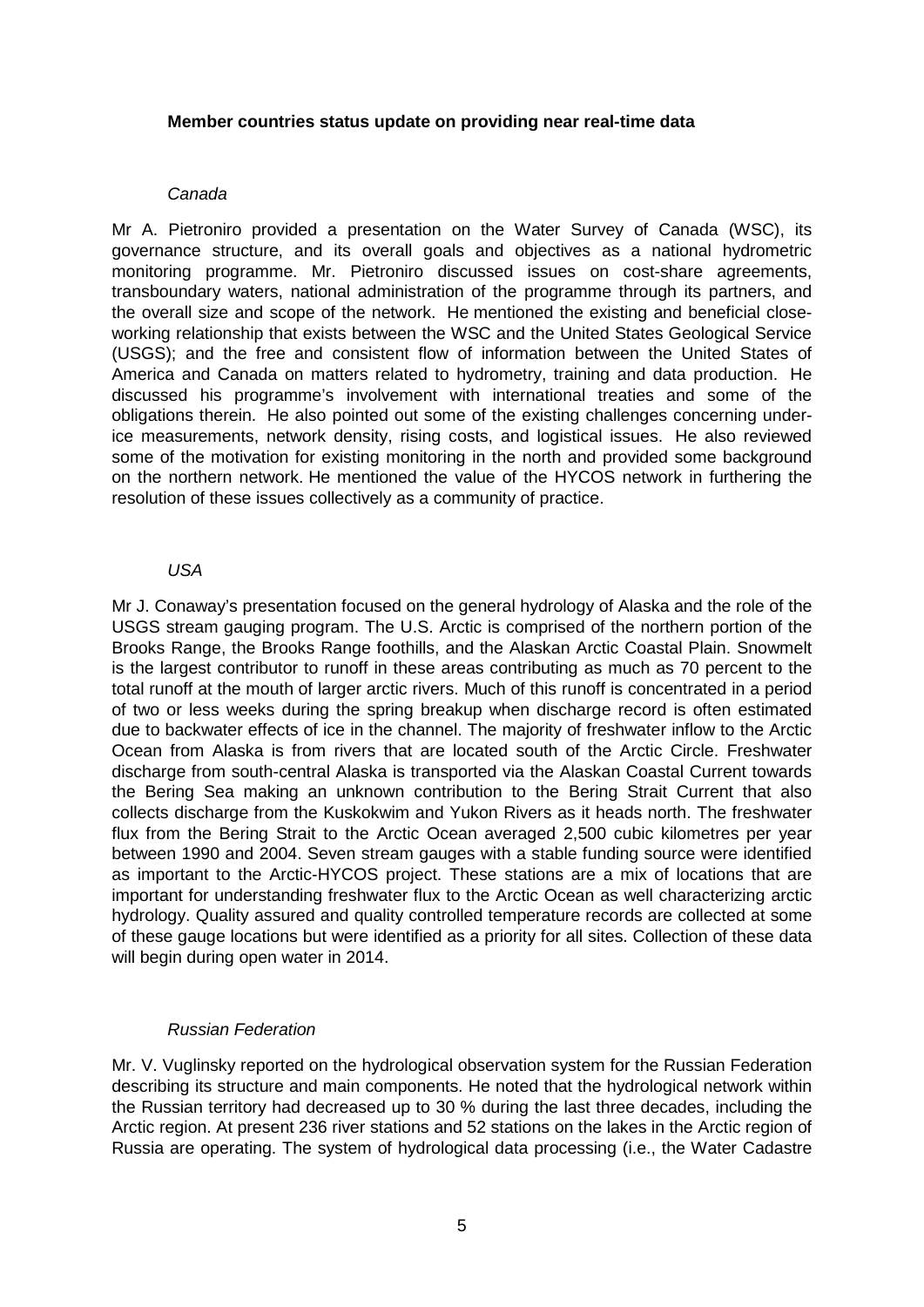system) was described. Mr. Vuglinsky also reported on ongoing projects for the period 2012- 2020 on the modernization and optimization of the networks.

# *Sweden*

In presenting the Swedish status, Mr D. Gustafsson highlighted that, since none of the Swedish hydrological observing stations are situated in rivers draining to the Arctic Ocean, the Swedish Meteorological and Hydrological Institute contribution to the project will be mainly represented by data from a pan-Arctic deterministic hydrological model (Arctic-HYPE). This activity will be implemented in parallel to the other Arctic-HYCOS activities, providing assessment of provisional and quality assured observational data, estimates of ungauged flow, and overall estimates of freshwater flux into the Arctic Ocean. However, it was also decided that a selection of Swedish discharge stations, which are already being provided to GRDC, will be included in the network design and analysis for Sub-network B, i.e. stations suitable for studying changes in hydrological regime of the Arctic region.

### *Finland*

Ms J. Korhonen presented on hydrological monitoring in Finland. Finnish Environment Institute (SYKE) is responsible for the co-ordination of the hydrological monitoring network and the operation of relevant data systems. Hydrological fieldwork is done by 13 regional centres. Additionally, local observers are engaged. She also recalled that only a small amount of Finnish rivers flow into the Arctic Ocean, as most flow to the Baltic Sea

The national network consists of about 300 stations for surface water level and river discharge measurement. The automation rate of water level stations is about 80%. Most automatic stations provide data at least every hour, but only daily averages are quality controlled in the database. Discharge is mostly determined by use of rating curves, which are rather stable. Hydropower companies also provide water level and discharge data, and they are responsible for their data quality. Winter discharges are at some places biased due to the effect of ice-cover. Corrections to compensate for the effect of ice are done afterwards, not in real time. SYKE uses in-house developed software to make graphical ice corrections with the help of weather data, winter discharge measurements and modelled values. ADCP under-ice measurements were taken for test purposes during the winter of 2013-14.

SYKE has an open data policy, and automatic data transfers have been implemented (e.g. neighbouring countries, GRDS, EFAS).

SYKE has a surface water temperature network with about 30 observation sites, mostly in lakes. Measurements are done during the open water period, once a day, at a depth of 20 cm. Many of automatic water level stations also provide water temperature data at the sensor's depth, but these data are not validated.

# *Iceland*

Ms J. Harðardóttir underlined the importance of groundwater flow in Iceland, which is approximately 10% of the total discharge, and the practical difficulties encountered in its measurement. Other difficulties faced are linked to the amount of solids transported and to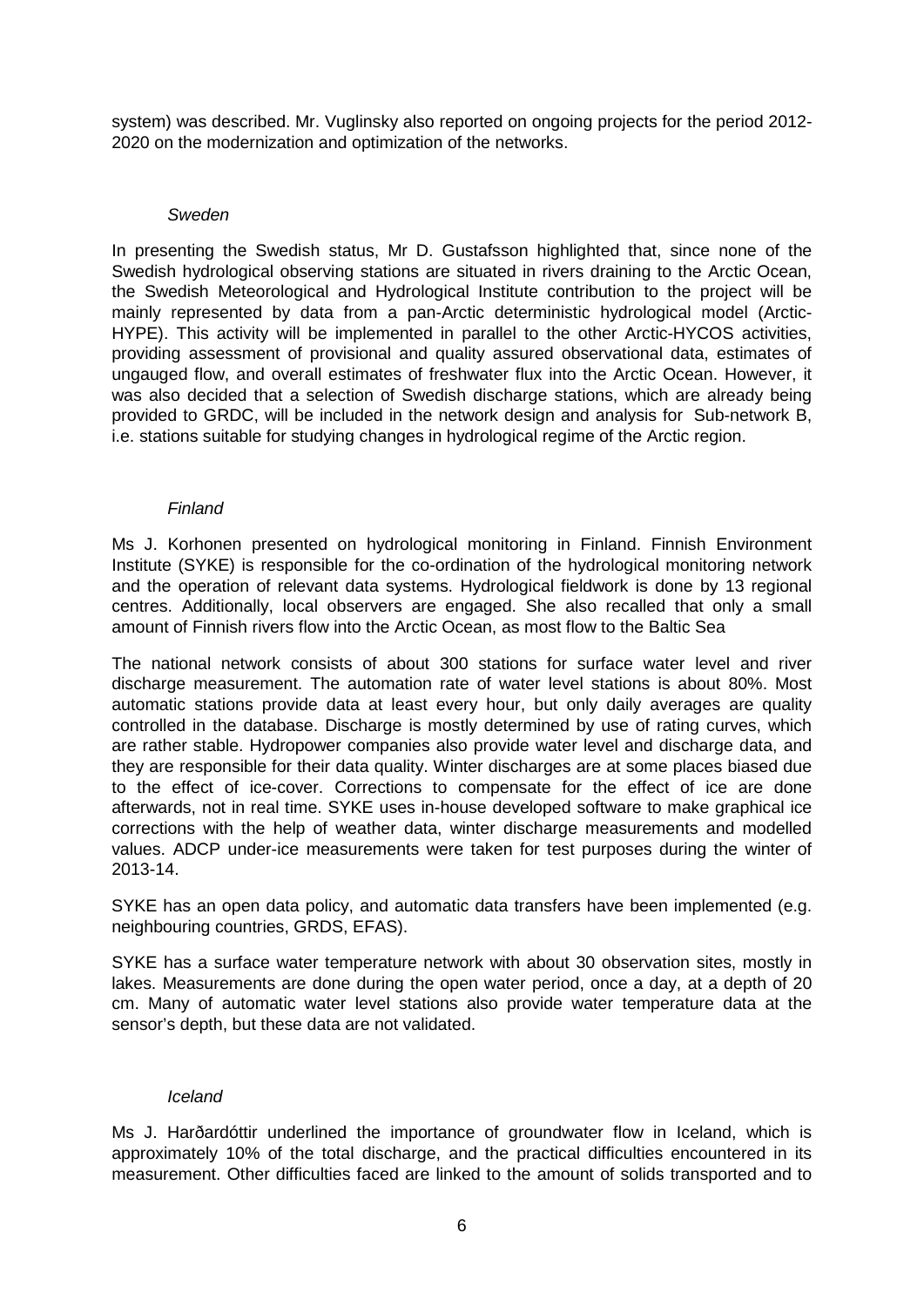the intermittent icing of rivers during the cold season. She also reported that a 25% increase in runoff has been detected, with being attributed to the effects of climate change.

Icelandic Meteorological Office is responsible for the management of the observing network and receives support for its maintenance from hydropower companies. It is also implementing research programmes in hydrology and glaciology.

### *Norway*

Mr M. Johnsrud reported that Norwegian Water Resources and Energy Directorate (NVE) is managing a network of about 2000 stations on different parameters, of which about a quarter are reporting in real time. NVE has approximately 60 stations in operation observing water temperature. This network is coordinated with that of the Norwegian Meteorological Institute to support the provision of avalanche and debris flow forecasts. NVE has implemented an open-data access policy applicable also for commercial purposes. Private and state owned hydropower companies in Norway are also collecting data on streamflow and some other parameters. Most of these data are openly made available for common use provided they have not been defined as being sensitive for the electrical market.

# **WHOS (WMO Hydrological Observing System)**

Mr H. Lins (President, CHy) provided an overview of the WMO Hydrological Observing System (WHOS), as an effort to facilitate online access to near real-time and historical discharge data contained in the water information systems of countries around the world that make their data freely and openly available via the internet. WHOS is envisaged as providing the worldwide hydrological network that was planned as WHYCOS in 1993, but that never came to fruition. The original WHYCOS design was for a global network of 1,000 stations, operated in conjunction with a distributed water information system, to capture data and information on the hydrological cycle. As a result of the need to fill gaps in the spatial coverage of observing stations, particularly, in the developing world, WHYCOS shifted its emphasis to capacity building through the establishment of regional HYCOS projects. It was anticipated that, over time, these projects would collectively form the building blocks of WHYCOS. When this happened, however, all work ceased on establishing the remainder of the global network based on existing stations, and the goal of building a worldwide hydrological database has never been realized. To rectify this situation, WHOS has been proposed as a simple web-based portal to near real-time and historical hydrological data that are already freely and openly available online. As HYCOS projects mature and are able to provide data, they would be included within WHOS. In this regard, Arctic-HYCOS is viewed as a critical example of what other regional HYCOS projects can and should aspire to, because it is already capable of providing data to WHOS. Meeting participants voiced support for the WHOS concept, and for the Arctic-HYCOS component serving as a source of input to WHOS.

# **Discussion on next steps for Arctic-HYCOS implementation plan**

The meeting agreed to focus during the initial stages of the project on collecting data on discharge and possibly sediment transport and temperature, leaving water quality data, ice thickness and dates of freeze-up and break-up of ice to a later phase. A working group, comprising representatives of Canada (Mr A. Pietroniro to identify the expert), Russian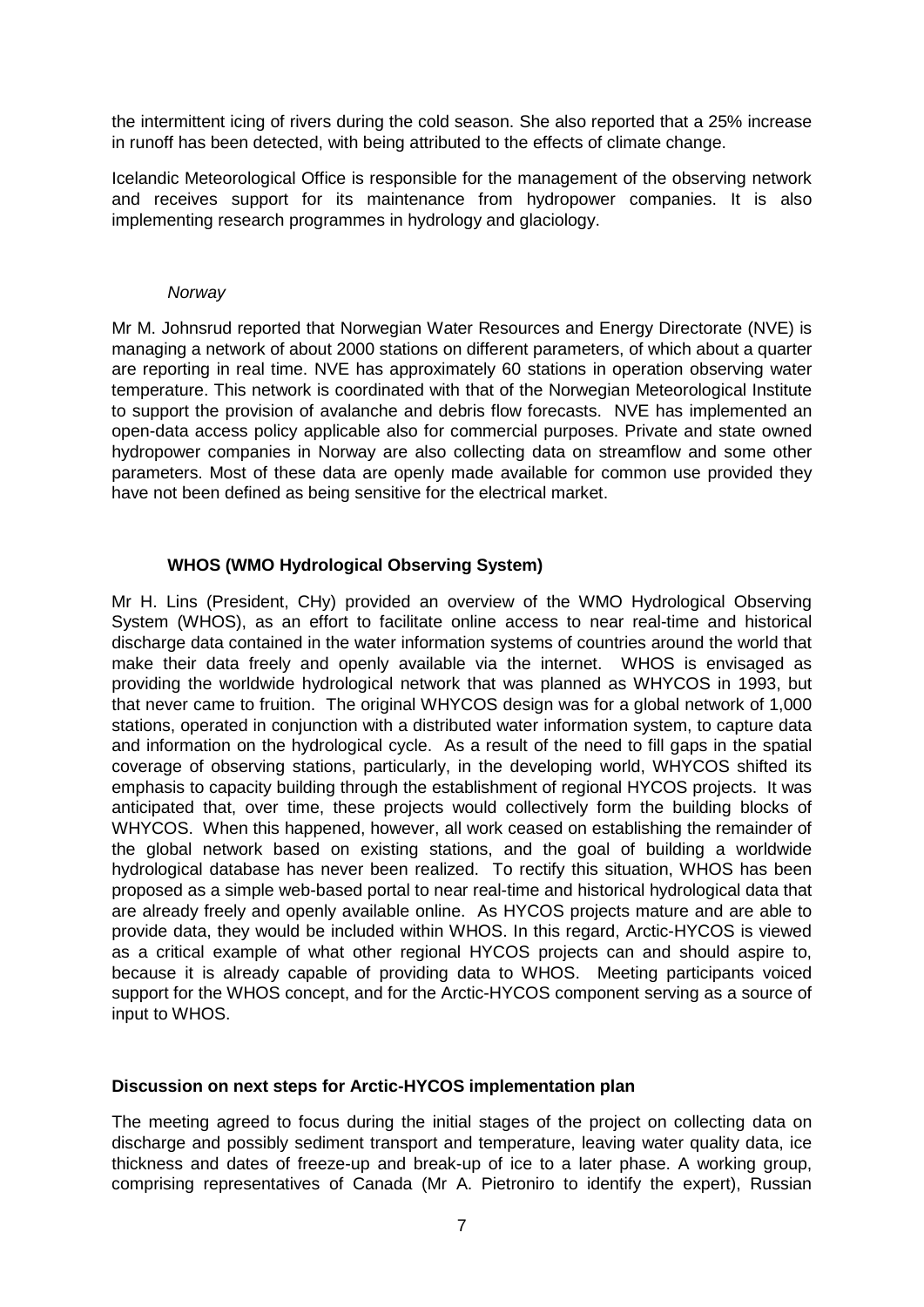Federation (Mr V. Vuglinsky), Sweden (Mr D. Gustafsson), and the United States of America (Mr R. Lammers) was established to define the selection criteria for the stations. WMO criteria for the identification of climate sensitive stations were cited as being potentially useful in the establishment of such criteria for Sub-network B. It was envisaged that the working group would develop in the first six months an initial list of stations for Sub-network A, with the final selection of stations being done by each participating country. The intent was to initially focus on Sub-network A, to be followed shortly thereafter by defining those stations fulfilling the criteria established for Sub-network B. In particular for freshwater flow to oceans, it was recommended to choose stations close to the mouth of rivers and another immediately inland for back-up purposes; while for studies of change in the hydrological regime, stations located in headwater and small sub-catchments, including pristine basins, should be included. It was also felt that stations outside the Arctic Ocean basin, such as at the mouth of the Yukon River, Baltic Sea and Hudson Bay, can also be considered to allow a better understanding of processes occurring in the general region.

Data collection and dissemination procedures for the project should be based on an automatic data gathering process and on a single-point data access for users. Countries shall facilitate, to the extent possible, access to their data banks, especially those that are not yet regularly publishing their data on the Internet. Discussions also focused on activities to facilitate easy access to data. Initial activities were to commence on making provisional data available on-line using automated retrieval approaches. Mr R. Lammers had agreed to develop such a pilot system with assistance of each country, as their participation was needed to develop access procedures to provisional data holdings. Mr R. Lammers also agreed to inform all participants of the specific technical problems encountered in accessing their data. At a later stage, data exchange standards, such as possibly WaterML2.0, will be implemented, when such standards become available and have been adopted for general use.

The meeting also proposed that data hosted in GRDC data base from countries that have embraced a free and unrestricted access policy, should be directly downloadable from GRDC web site. GRDC facilities shall also be used for hosting Arctic-HYCOS historical data, as a subset of its data archive. The meeting also agreed that there is need to develop operational procedures to ensure that revision and amendment to data that have been transferred to GRDC, are adequately reflected in its data base.

The meeting also agreed on the need to define a set of products, based on user community needs that can be developed with the data produced by the project, and on the need to prepare a statement on the possible future use of data and their dissemination.

From discussions, it was evident to participants that additional efforts could be undertaken on the review and development of recommended practices and procedures. Three areas where attention could be directed were identified. These included: 1) acquiring the temperature of water in rivers and lakes; 2) undertaking hydroacoustic measurements under ice conditions; and 3) how to apply corrections to compensate for the effect of ice. Participants agreed to share with each other how they currently approach each issue and would share all relevant documentation prior to the next meeting of the Project Steering Committee.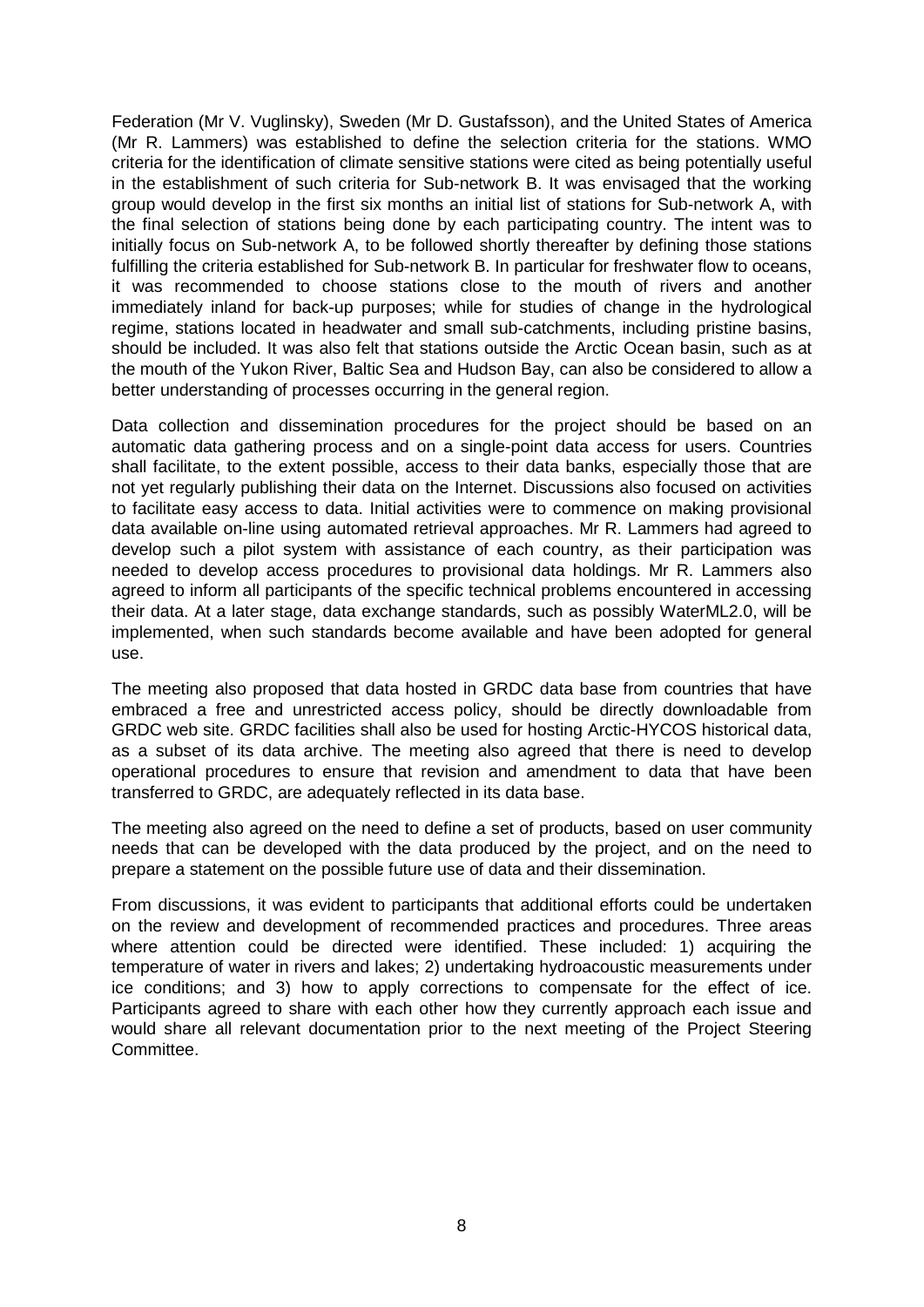# **Summary and closing remarks**

The participants agreed on the following actions and relevant dead lines:

| List of station to be prepared by participating NHS                                                                                    | by March 2015 |
|----------------------------------------------------------------------------------------------------------------------------------------|---------------|
| Mr R. Lammers to inform all participating NHS of the<br>specific technical problems encountered<br>-in<br>accessing their on-line data |               |

The participants were pleased to learn of and accepted the kind invitation from the representative of Iceland to host the next meeting of the Project Steering Committee of Arctic-HYCOS, with the meeting being tentatively scheduled for 24-25 March 2015.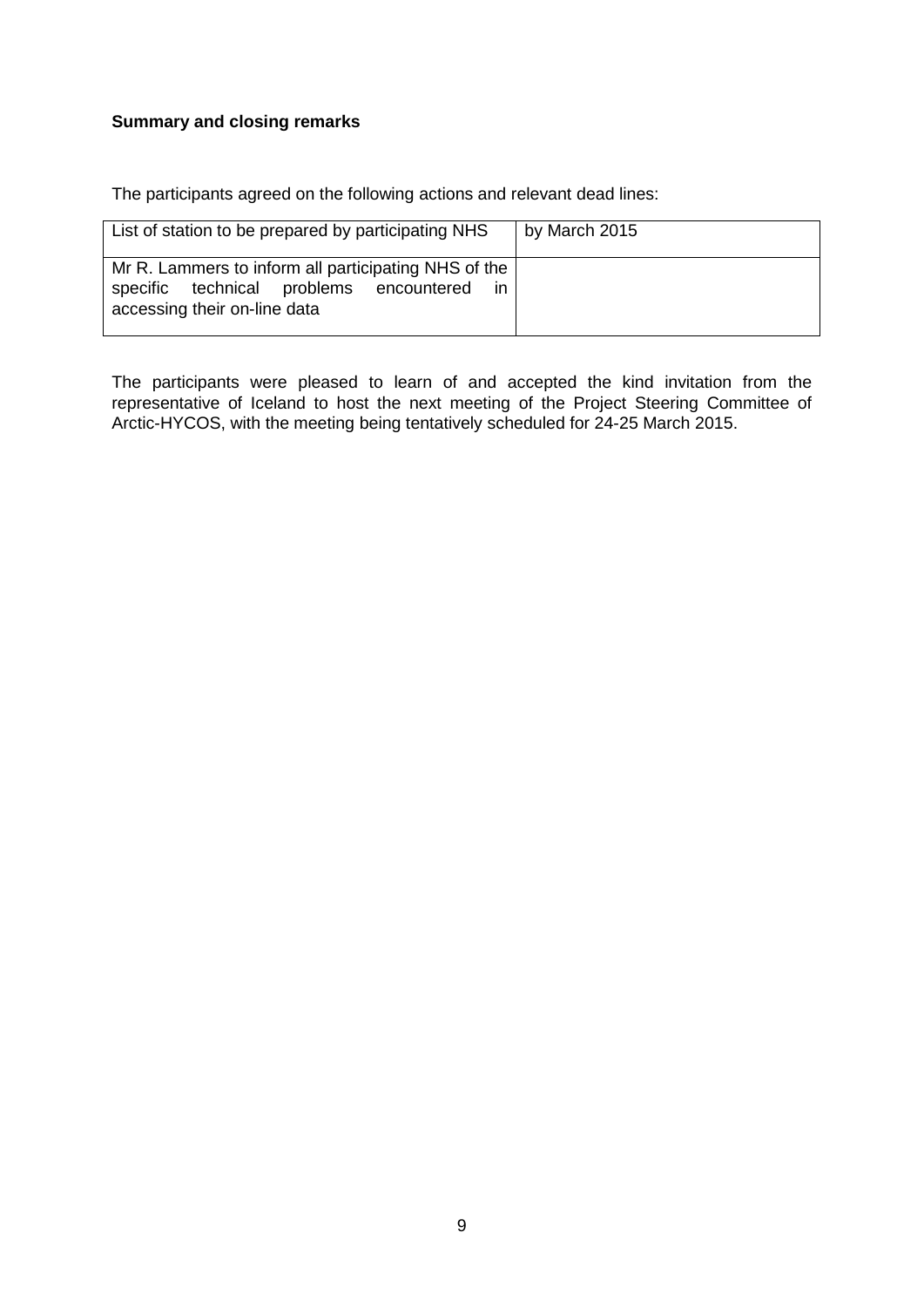# **LIST OF PARTICIPANTS**

| <b>CANADA</b>                                                                                                                                                                                         |                                                                                                           |  |  |  |  |
|-------------------------------------------------------------------------------------------------------------------------------------------------------------------------------------------------------|-----------------------------------------------------------------------------------------------------------|--|--|--|--|
| Dr Alain PIETRONIRO<br>Director, Water and Climate Services<br>Meteorological Service of Canada<br>National Hydrology Research Centre<br>11 Innovation Blvd, Saskatoon<br><b>SASKATCHEWAN S7N 3H5</b> | Tel: +1 306 975 4394<br>Cell: +1 306 230 2635<br>Email: Al.Pietroniro@ec.gc.ca                            |  |  |  |  |
| <b>FINLAND</b>                                                                                                                                                                                        |                                                                                                           |  |  |  |  |
| Ms Johanna KORHONEN<br><b>Finnish Environment Institute</b><br>Mechelininkatu 34a<br>P.O. BOX 140<br>FI-00251 HELSINKI                                                                                | Tel: + 358 295 251 302<br>Fax: +358 954 902 590<br>Email: johanna.korhonen@ymparisto.fi                   |  |  |  |  |
| <b>GERMANY</b>                                                                                                                                                                                        |                                                                                                           |  |  |  |  |
| Mr Ulrich LOOSER<br>Head, Global Runoff Data Centre (GRDC)<br>In the Federal Institute of Hydrology (BfG)<br>Am Mainzer Tor 1<br>56068 KOBLENZ                                                        | Tel: +49 261 1306 5224<br>Fax: +49 261 1306 5722<br>Email: looser@bafg.de<br>Web: http://grdc.bafg.de     |  |  |  |  |
| <b>ICELAND</b>                                                                                                                                                                                        |                                                                                                           |  |  |  |  |
| Dr Jórunn HARÐARDÓTTIR<br>Managing Director for Processing & Research<br>Icelandic Meteorological Office<br>Bústaðavegur 9<br><b>IS-108 REYKJAVÍK</b>                                                 | Tel: +354 8628323<br>Fax: +354 522 6001<br>Email: jorunn@vedur.is                                         |  |  |  |  |
| <b>NORWAY</b>                                                                                                                                                                                         |                                                                                                           |  |  |  |  |
| Mr Morten JOHNSRUD<br>Director, Hydrology Department<br>Norwegian Water Resources<br>and<br>Energy<br>Directorate (NVE)<br>Middelthunsgate 29<br>P.O. Box 5091 Majorstua<br><b>N-0301 OSLO</b>        | Tel: +47 22959595 or +4722959202 (direct)<br>Cell: +47 93040340<br>Fax: +47 22959216<br>Email: moj@nve.no |  |  |  |  |
| <b>RUSSIAN FEDERATION</b>                                                                                                                                                                             |                                                                                                           |  |  |  |  |
| Prof. Valery VUGLINSKY<br><b>Deputy Director for Science</b><br>State Hydrological Institute<br>$2nd$ Line 23<br>ST PETERSBURG 199053                                                                 | Tel: +781 23233458<br>Fax: +781 23231028<br>Email: vvuglins@vv4218.spb.edu                                |  |  |  |  |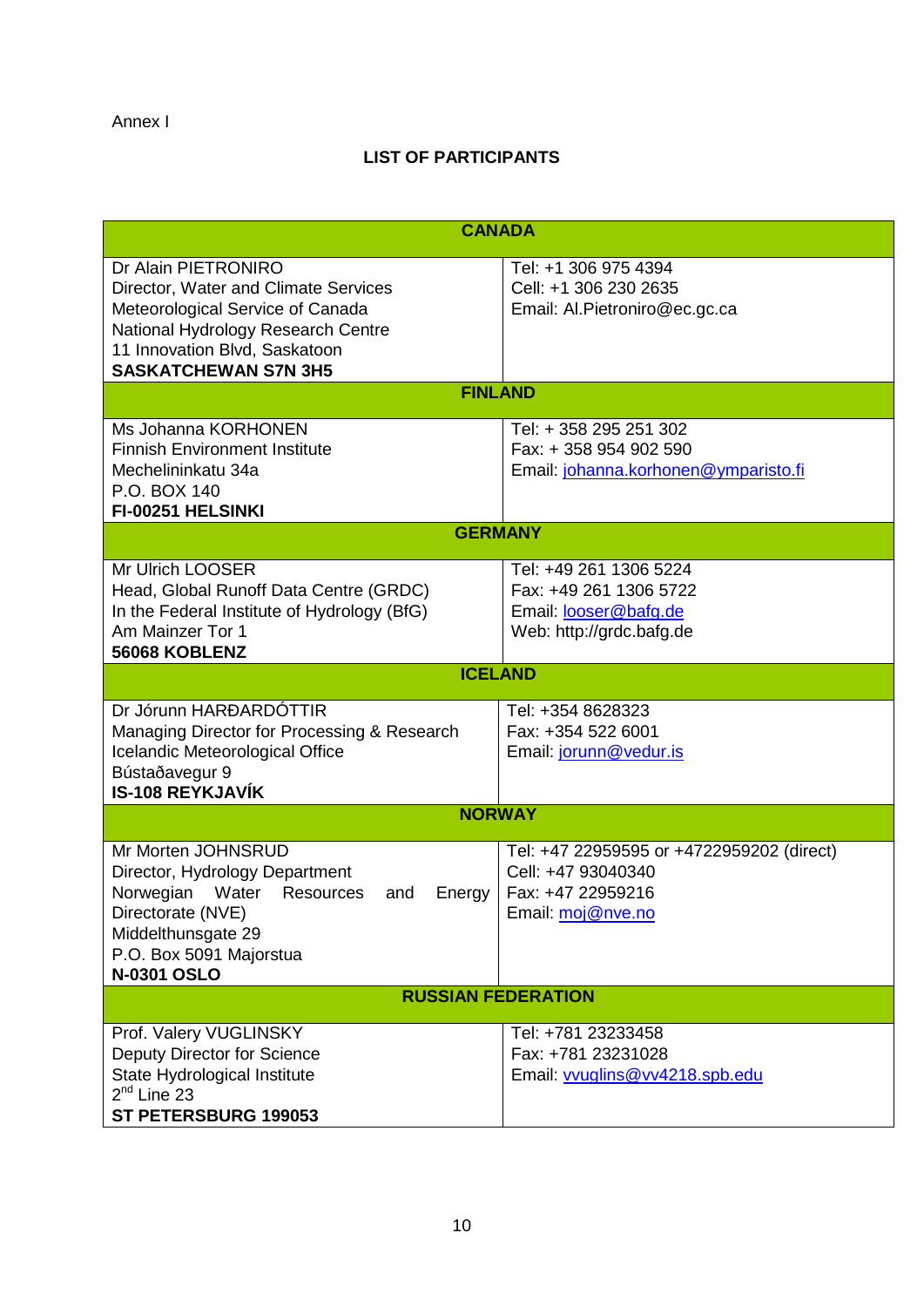| <b>SWEDEN</b>                                          |                                 |  |  |  |
|--------------------------------------------------------|---------------------------------|--|--|--|
| Mr David GUSTAFSSON                                    | Tel: +46 (0)11 495 86 74        |  |  |  |
| SMHI / Swedish Meteorological and Hydrological         | Email: David.Gustafsson@smhi.se |  |  |  |
| Institute                                              | Web: www.smhi.se                |  |  |  |
| SE - 601 76 NORRKÖPING                                 |                                 |  |  |  |
| <b>UNITED STATES OF AMERICA</b>                        |                                 |  |  |  |
| Dr Harry F. LINS                                       | Tel: +1 703 648 5712            |  |  |  |
| U.S. Geological Survey (USGS)                          | Cell: +1 571 218 5077           |  |  |  |
| 415 National Center                                    | Email: chy.president@gmail.com  |  |  |  |
| RESTON, VA 20192                                       |                                 |  |  |  |
| Mr Jeffrey S. CONAWAY                                  | Tel: 1-907-786-7041             |  |  |  |
| <b>U.S. Geological Survey</b><br>4210 University Drive | Fax: 1-907-786-7150             |  |  |  |
| Anchorage                                              | Email: jconaway@usgs.gov        |  |  |  |
| <b>ALASKA 99508-4626</b>                               |                                 |  |  |  |
| <b>Mr Richard LAMMERS</b>                              | Email: richard.lammers@unh.edu  |  |  |  |
| <b>Research Assistant Professor</b>                    |                                 |  |  |  |
| University of New Hampshire                            |                                 |  |  |  |
| Earth Systems Research Center                          |                                 |  |  |  |
| <b>Water Systems Analysis Group</b>                    |                                 |  |  |  |
| Morse Hall, Room 211                                   |                                 |  |  |  |
| 8 College Road                                         |                                 |  |  |  |
| DURHAM, NH 03824                                       |                                 |  |  |  |
| <b>WMO SECRETARIAT-SWITZERLAND</b>                     |                                 |  |  |  |
| Mr Bruce STEWART                                       | Tel: +41 22 730 83 55           |  |  |  |
| Director, Climate and Water Department                 | Fax: +41 22 730 80 43           |  |  |  |
| <b>Climate and Water Department</b>                    | Email: bstewart@wmo.int         |  |  |  |
| World Meteorological Organization                      |                                 |  |  |  |
| 7 bis Avenue de la Paix                                |                                 |  |  |  |
| C.P. 2300<br>1211 Geneva 2                             |                                 |  |  |  |
| Mr Tommaso ABRATE                                      | Tel: +41 22 730 83 38           |  |  |  |
| <b>Scientific Officer</b>                              | Fax: +41 22 730 80 43           |  |  |  |
| <b>Climate and Water Department</b>                    | Email: tabrate@wmo.int          |  |  |  |
| World Meteorological Organization                      |                                 |  |  |  |
| 7 bis Avenue de la Paix                                |                                 |  |  |  |
| C.P. 2300                                              |                                 |  |  |  |
| 1211 Geneva 2                                          |                                 |  |  |  |
| Dr Paul PILON                                          | Tel: +41 22 730 83 58           |  |  |  |
| Chief,<br>Water<br>Hydrological<br>Forecasting<br>&    | Fax: +41 22 730 80 43           |  |  |  |
| <b>Resources Division</b>                              | Email: ppilon@wmo.int           |  |  |  |
| <b>Climate and Water Department</b>                    |                                 |  |  |  |
| World Meteorological Organization                      |                                 |  |  |  |
| 7 bis Avenue de la Paix                                |                                 |  |  |  |
| C.P. 2300, 1211 Geneva 2                               |                                 |  |  |  |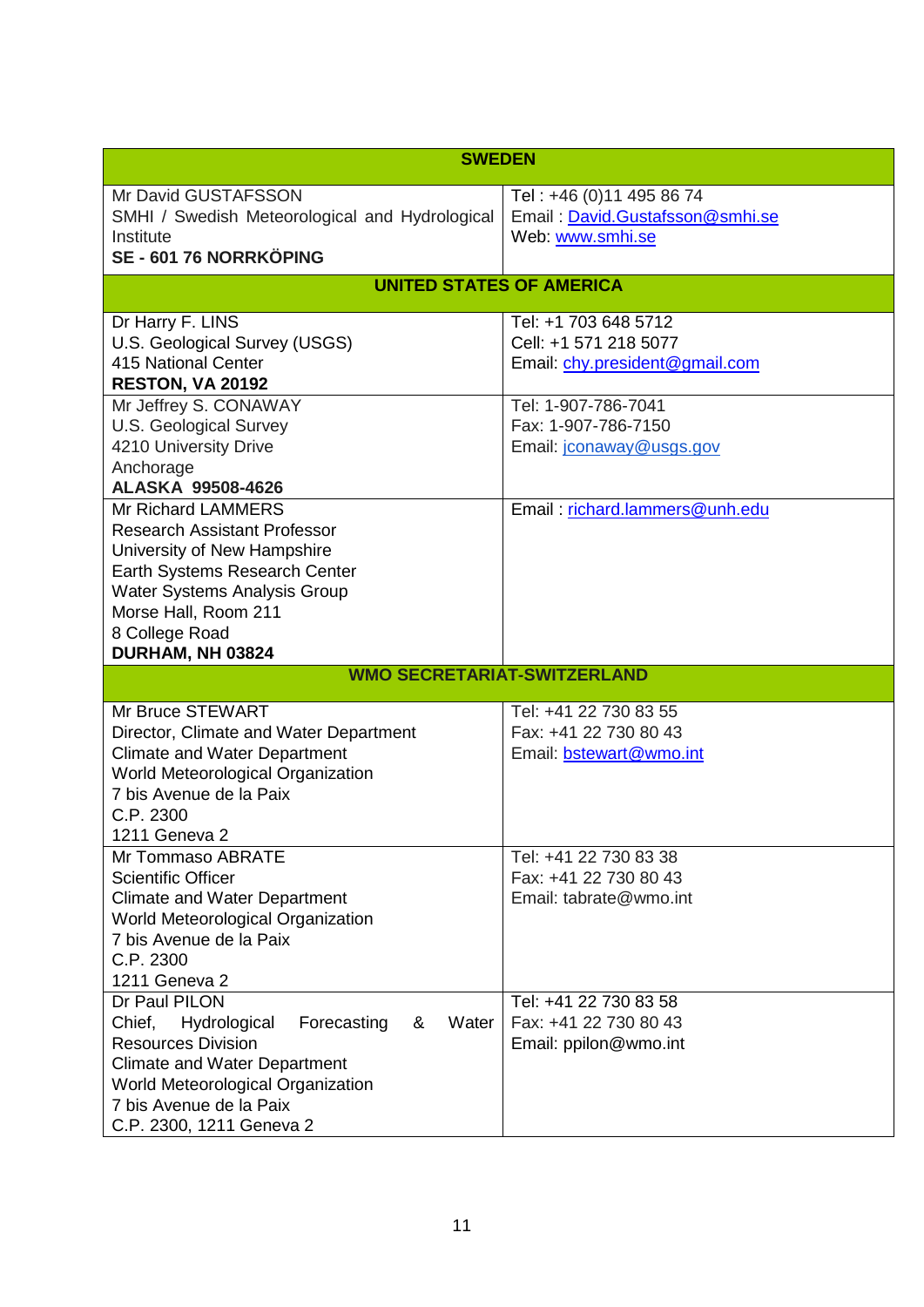| Mr Daniel SIGHOMNOU               | Tel: +41 22 730 83 10     |  |
|-----------------------------------|---------------------------|--|
| Scientific Officer                | Fax: +41 22 730 80 43     |  |
| Climate and Water Department      | Email: dsighomnou@wmo.int |  |
| World Meteorological Organization |                           |  |
| 7 bis Avenue de la Paix           |                           |  |
| C.P. 2300, 1211 Geneva 2          |                           |  |